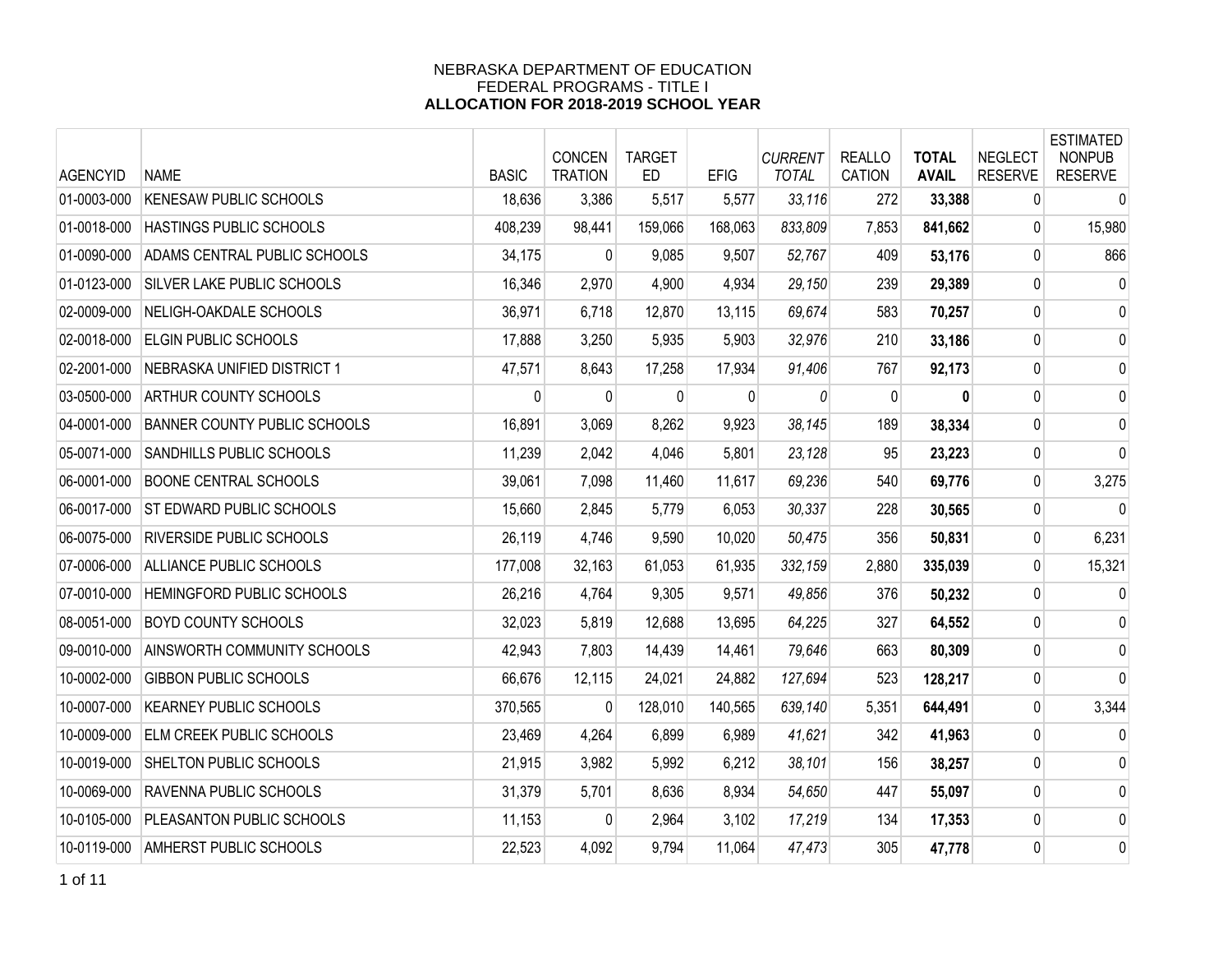| <b>AGENCYID</b> | <b>NAME</b>                           | <b>BASIC</b> | CONCEN<br><b>TRATION</b> | <b>TARGET</b><br>ED | <b>EFIG</b> | <b>CURRENT</b><br><b>TOTAL</b> | <b>REALLO</b><br><b>CATION</b> | <b>TOTAL</b><br><b>AVAIL</b> | <b>NEGLECT</b><br><b>RESERVE</b> | <b>ESTIMATED</b><br><b>NONPUB</b><br><b>RESERVE</b> |
|-----------------|---------------------------------------|--------------|--------------------------|---------------------|-------------|--------------------------------|--------------------------------|------------------------------|----------------------------------|-----------------------------------------------------|
| 11-0001-000     | TEKAMAH-HERMAN COMMUNITY SCHS         | 33,585       | 6,103                    | 9,093               | 9,458       | 58,239                         | 308                            | 58,547                       | $\mathbf{0}$                     | $\mathbf 0$                                         |
| 11-0014-000     | OAKLAND CRAIG PUBLIC SCHOOLS          | 35,144       | 6,386                    | 12,764              | 13,270      | 67,564                         | 565                            | 68,129                       | $\mathbf{0}$                     | 0                                                   |
| 11-0020-000     | LYONS-DECATUR NORTHEAST SCHS          | 27,625       | 5,019                    | 12,441              | 14,330      | 59,415                         | 475                            | 59,890                       | $\mathbf 0$                      | $\mathbf{0}$                                        |
| 12-0056-000     | <b>DAVID CITY PUBLIC SCHOOLS</b>      | 61,104       | 11,103                   | 17,532              | 17,897      | 107,636                        | 878                            | 108,514                      | 0                                | 9,434                                               |
| 12-0502-000     | <b>EAST BUTLER PUBLIC SCHOOLS</b>     | 16,188       | 0                        | 4,303               | 4,503       | 24,994                         | 179                            | 25,173                       | $\Omega$                         | 877                                                 |
| 13-0001-000     | PLATTSMOUTH COMMUNITY SCHOOLS         | 123,841      | 22,502                   | 33,429              | 34,806      | 214,578                        | 1,755                          | 216,333                      | $\mathbf{0}$                     | 6,145                                               |
| 13-0022-000     | WEEPING WATER PUBLIC SCHOOLS          | 22,237       | 4,040                    | 6,373               | 6,508       | 39,158                         | 319                            | 39,477                       | $\mathbf 0$                      | $\mathbf 0$                                         |
| 13-0032-000     | LOUISVILLE PUBLIC SCHOOLS             | 20,234       | 0                        | 5,379               | 5,629       | 31,242                         | 238                            | 31,480                       | 0                                | 0                                                   |
| 13-0056-000     | CONESTOGA PUBLIC SCHOOLS              | 38,672       | $\overline{0}$           | 10,280              | 10,758      | 59,710                         | 464                            | 60,174                       | 0                                | 0                                                   |
| 13-0097-000     | <b>ELMWOOD-MURDOCK PUBLIC SCHOOLS</b> | 12,831       | 0                        | 3,411               | 3,569       | 19,811                         | 103                            | 19,914                       | 0                                | 0                                                   |
| 14-0008-000     | HARTINGTON NEWCASTLE PUBLIC SCHOOLS   | 35,798       | 0                        | 9,516               | 9,958       | 55,272                         | 419                            | 55,691                       | 0                                | 6,843                                               |
| 14-0045-000     | <b>RANDOLPH PUBLIC SCHOOLS</b>        | 18,055       | 2,603                    | 4,799               | 5,022       | 30,479                         | 247                            | 30,726                       | 0                                | 1,904                                               |
| 14-0054-000     | LAUREL-CONCORD-COLERIDGE SCHOOL       | 33,853       | 6,151                    | 10,587              | 10,525      | 61,116                         | 501                            | 61,617                       | 0                                | 1,063                                               |
| 14-0101-000     | <b>WYNOT PUBLIC SCHOOLS</b>           | 12,668       | 2,302                    | 4,479               | 4,599       | 24,048                         | 99                             | 24,147                       | 0                                | $\mathbf 0$                                         |
| 15-0010-000     | CHASE COUNTY SCHOOLS                  | 45,545       | 8,275                    | 13,193              | 13,427      | 80,440                         | 660                            | 81,100                       | 0                                | 0                                                   |
| 15-0536-000     | WAUNETA-PALISADE PUBLIC SCHS          | 24,105       | 4,380                    | 10,924              | 12,625      | 52,034                         | 406                            | 52,440                       | 0                                | 0                                                   |
| 16-0006-000     | VALENTINE COMMUNITY SCHOOLS           | 50,129       | 9,109                    | 15,453              | 15,429      | 90,120                         | 739                            | 90,859                       | 0                                | 0                                                   |
| 16-0030-000     | CODY-KILGORE PUBLIC SCHS              | 16,979       | 3,271                    | 9,631               | 12,436      | 42,317                         | 316                            | 42,633                       | 0                                | 0                                                   |
| 17-0001-000     | <b>SIDNEY PUBLIC SCHOOLS</b>          | 89,199       | 16,207                   | 25,109              | 25,789      | 156,304                        | 1,275                          | 157,579                      | 0                                | 0                                                   |
| 17-0003-000     | LEYTON PUBLIC SCHOOLS                 | 12,930       | 2,349                    | 3,560               | 3,683       | 22,522                         | 183                            | 22,705                       | 0                                | 0                                                   |
| 17-0009-000     | POTTER-DIX PUBLIC SCHOOLS             | 15,100       | 2,723                    | 5,351               | 5,277       | 28,451                         | 251                            | 28,702                       | 0                                | 0                                                   |
| 18-0002-000     | <b>SUTTON PUBLIC SCHOOLS</b>          | 21,467       | 3,900                    | 5,778               | 6,021       | 37,166                         | 273                            | 37,439                       | 0                                | 0                                                   |
| 18-0011-000     | HARVARD PUBLIC SCHOOLS                | 40,417       | 7,737                    | 21,705              | 30,019      | 99,878                         | 409                            | 100,287                      | 0                                | 0                                                   |
| 19-0039-000     | <b>LEIGH COMMUNITY SCHOOLS</b>        | 8,974        | 1,631                    | 2,385               | 2,496       | 15,486                         | 63                             | 15,549                       | $\mathbf 0$                      | 0                                                   |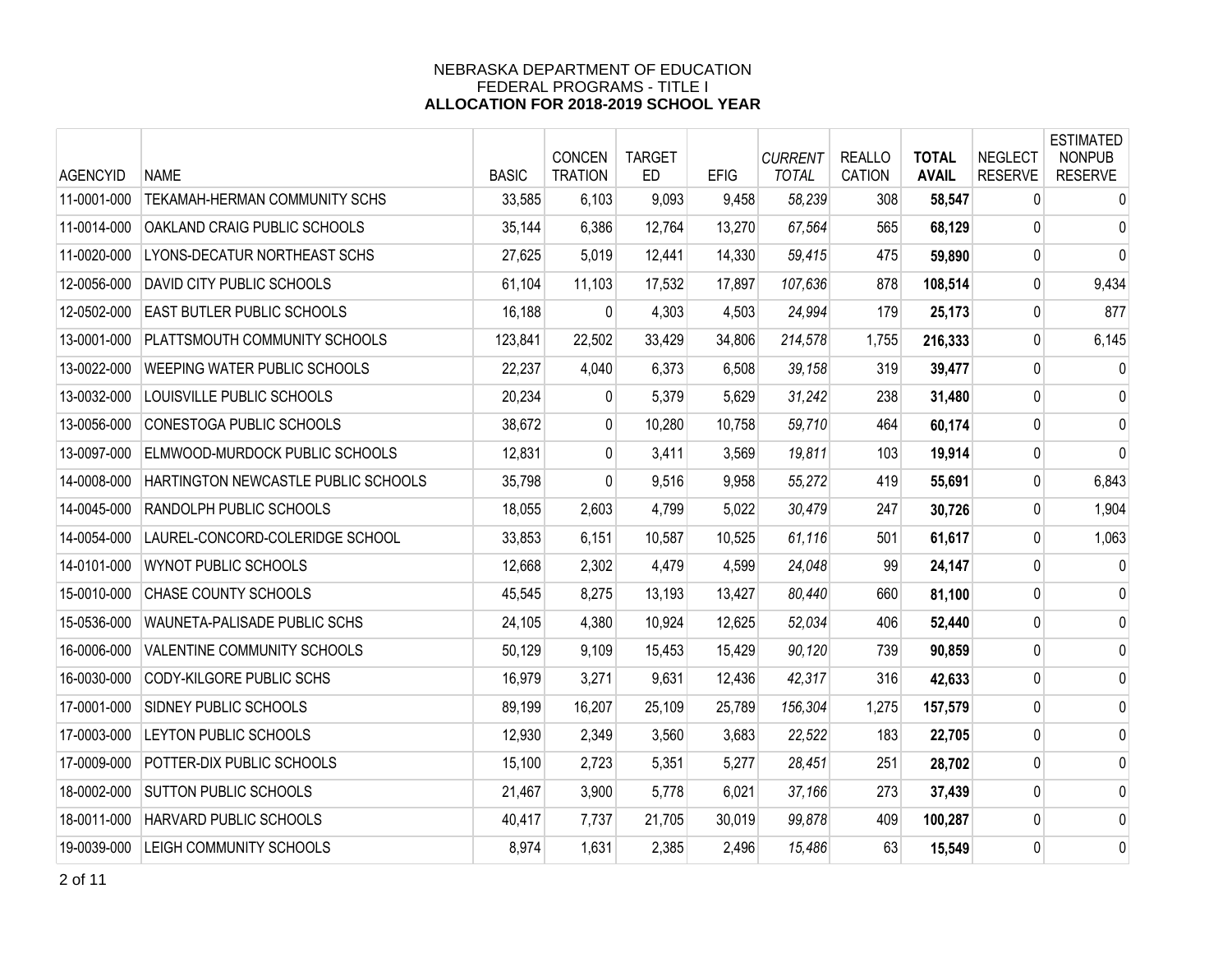| <b>AGENCYID</b> | <b>NAME</b>                        | <b>BASIC</b> | CONCEN<br><b>TRATION</b> | <b>TARGET</b><br><b>ED</b> | <b>EFIG</b> | <b>CURRENT</b><br><b>TOTAL</b> | <b>REALLO</b><br><b>CATION</b> | <b>TOTAL</b><br><b>AVAIL</b> | <b>NEGLECT</b><br><b>RESERVE</b> | <b>ESTIMATED</b><br><b>NONPUB</b><br><b>RESERVE</b> |
|-----------------|------------------------------------|--------------|--------------------------|----------------------------|-------------|--------------------------------|--------------------------------|------------------------------|----------------------------------|-----------------------------------------------------|
| 19-0058-000     | <b>CLARKSON PUBLIC SCHOOLS</b>     | 13,196       | 2,398                    | 3,811                      | 3,882       | 23,287                         | 185                            | 23,472                       | $\mathbf{0}$                     | 613                                                 |
| 19-0070-000     | HOWELLS-DODGE CONSOLIDATED SCHOOLS | 22,347       | 4,060                    | 5,940                      | 6,216       | 38,563                         | 281                            | 38,844                       | $\mathbf{0}$                     | 4,628                                               |
| 19-0123-000     | SCHUYLER COMMUNITY SCHOOLS         | 279,671      | 50,816                   | 130,692                    | 152,287     | 613,466                        | 4,976                          | 618,442                      | 0                                | 1,142                                               |
| 20-0001-000     | WEST POINT PUBLIC SCHOOLS          | 88,152       | 16,017                   | 29,972                     | 30,187      | 164,328                        | 1,300                          | 165,628                      | 0                                | 0                                                   |
| 20-0020-000     | BANCROFT-ROSALIE COMM SCHOOLS      | 20,234       | 3,677                    | 7,630                      | 8,066       | 39,607                         | 326                            | 39,933                       | 0                                | 0                                                   |
| 20-0030-000     | WISNER-PILGER PUBLIC SCHOOLS       | 31,865       | 5,790                    | 9,454                      | 9,550       | 56,659                         | 464                            | 57,123                       | 0                                | 0                                                   |
| 21-0015-000     | ANSELMO-MERNA PUBLIC SCHOOLS       | 20,587       | 3,741                    | 8,260                      | 8,961       | 41,549                         | 170                            | 41,719                       | $\mathbf 0$                      | 0                                                   |
| 21-0025-000     | <b>BROKEN BOW PUBLIC SCHOOLS</b>   | 65,719       | 11,941                   | 21,534                     | 21,277      | 120,471                        | 995                            | 121,466                      | 0                                | 0                                                   |
| 21-0044-000     | ANSLEY PUBLIC SCHOOLS              | 17,244       | 3,133                    | 6,488                      | 6,853       | 33,718                         | 206                            | 33,924                       | 0                                | 0                                                   |
| 21-0084-000     | SARGENT PUBLIC SCHOOLS             | 20,078       | 3,648                    | 7,961                      | 8,597       | 40,284                         | 344                            | 40,628                       | 0                                | 0                                                   |
| 21-0089-000     | ARNOLD PUBLIC SCHOOLS              | 9,726        | 1,767                    | 2,604                      | 2,719       | 16,816                         | 139                            | 16,955                       | $\pmb{0}$                        | 0                                                   |
| 21-0180-000     | CALLAWAY PUBLIC SCHOOLS            | 15,659       | 2,845                    | 4,793                      | 4,796       | 28,093                         | 225                            | 28,318                       | 0                                | 0                                                   |
| 22-0011-000     | SO SIOUX CITY COMMUNITY SCHS       | 501,180      | 91,065                   | 236,736                    | 269,043     | 1.098.024                      | 9,569                          | 1,107,593                    | 0                                | 49,099                                              |
| 22-0031-000     | HOMER COMMUNITY SCHOOLS            | 28,329       | 5,147                    | 11,052                     | 11,854      | 56,382                         | 472                            | 56,854                       | 0                                | $\mathbf 0$                                         |
| 23-0002-000     | <b>CHADRON PUBLIC SCHOOLS</b>      | 74,512       | 13,539                   | 23,884                     | 23,572      | 135,507                        | 1,116                          | 136,623                      | 0                                | 0                                                   |
| 23-0071-000     | <b>CRAWFORD PUBLIC SCHOOLS</b>     | 22,045       | 4,006                    | 8,781                      | 11,253      | 46,085                         | 189                            | 46,274                       | 0                                | 0                                                   |
| 24-0001-000     | LEXINGTON PUBLIC SCHOOLS           | 391,190      | 71,080                   | 228,882                    | 299,730     | 990,882                        | 8,553                          | 999,435                      | 0                                | 0                                                   |
| 24-0004-000     | <b>OVERTON PUBLIC SCHOOLS</b>      | 22,938       | 4,168                    | 9,092                      | 9,815       | 46,013                         | 388                            | 46,401                       | 0                                | 0                                                   |
| 24-0011-000     | <b>COZAD COMMUNITY SCHOOLS</b>     | 92,355       | 16,781                   | 36,091                     | 38,737      | 183,964                        | 1,550                          | 185,514                      | 0                                | 0                                                   |
| 24-0020-000     | GOTHENBURG PUBLIC SCHOOLS          | 55,601       | 10,103                   | 16,421                     | 16,612      | 98,737                         | 681                            | 99,418                       | 0                                | 0                                                   |
| 24-0101-000     | SUMNER-EDDYVILLE-MILLER SCHS       | 19,707       | 3,581                    | 9,123                      | 10,662      | 43,073                         | 176                            | 43,249                       | 0                                | 0                                                   |
| 25-0025-000     | <b>CREEK VALLEY SCHOOLS</b>        | 23,872       | 4,338                    | 7,163                      | 7,211       | 42,584                         | 349                            | 42,933                       | 0                                | 0                                                   |
| 25-0095-000     | SOUTH PLATTE PUBLIC SCHOOLS        | 22,171       | 4,028                    | 12,706                     | 16,486      | 55,391                         | 466                            | 55,857                       | 0                                | 0                                                   |
| 26-0001-000     | PONCA PUBLIC SCHOOLS               | 15,110       | 0                        | 4,016                      | 4,203       | 23,329                         | 182                            | 23,511                       | $\mathbf 0$                      | 0                                                   |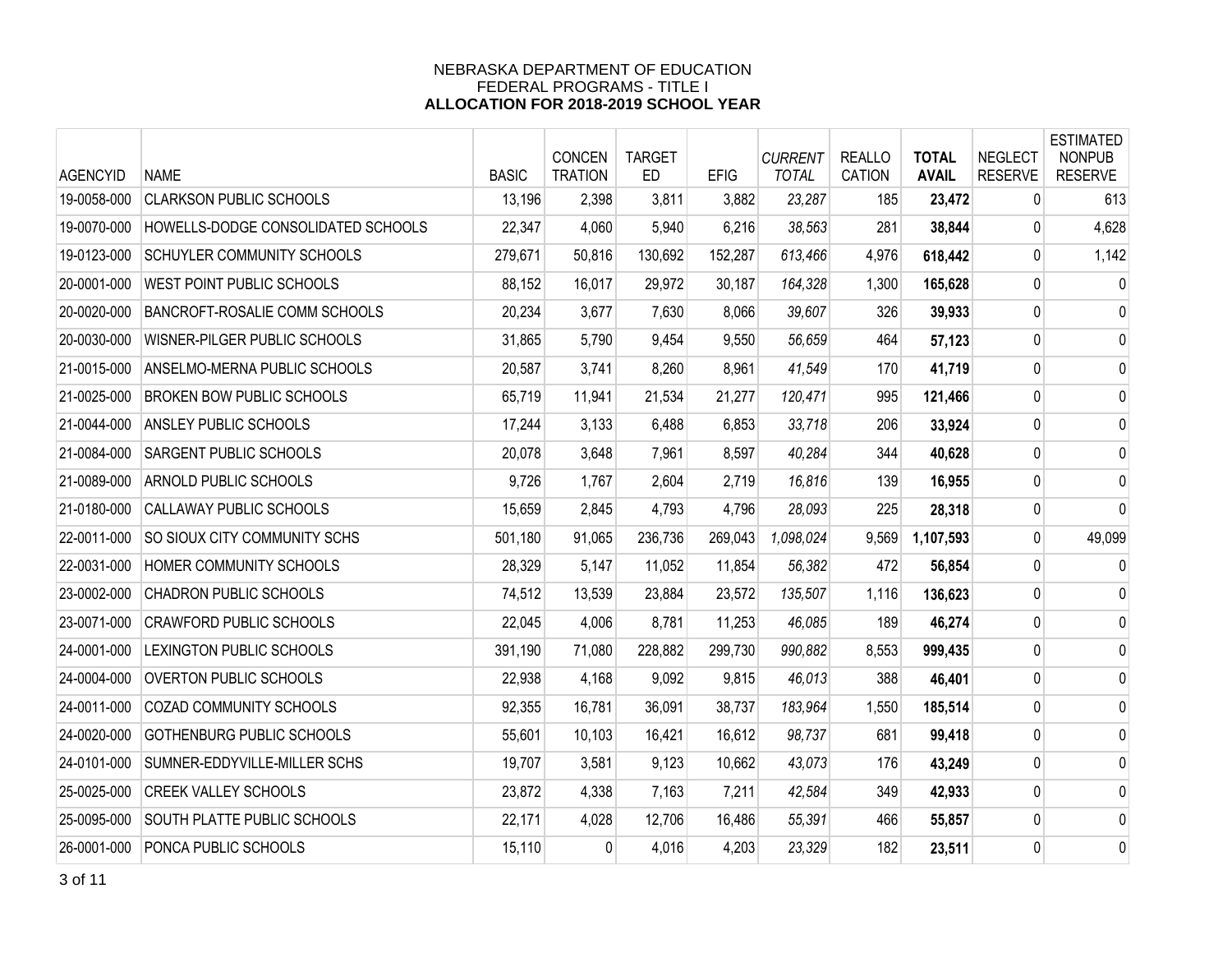| <b>AGENCYID</b> | <b>NAME</b>                         | <b>BASIC</b> | CONCEN<br><b>TRATION</b> | <b>TARGET</b><br><b>ED</b> | <b>EFIG</b>  | <b>CURRENT</b><br><b>TOTAL</b> | <b>REALLO</b><br>CATION | <b>TOTAL</b><br><b>AVAIL</b> | <b>NEGLECT</b><br><b>RESERVE</b> | <b>ESTIMATED</b><br><b>NONPUB</b><br><b>RESERVE</b> |
|-----------------|-------------------------------------|--------------|--------------------------|----------------------------|--------------|--------------------------------|-------------------------|------------------------------|----------------------------------|-----------------------------------------------------|
| 26-0070-000     | ALLEN CONSOLIDATED SCHOOLS          | 14,186       | 2,577                    | 4,084                      | 4,165        | 25,012                         | 181                     | 25,193                       | 0                                | $\pmb{0}$                                           |
| 26-0561-000     | EMERSON-HUBBARD PUBLIC SCHOOLS      | 32,920       | 5,981                    | 12,173                     | 12,759       | 63,833                         | 262                     | 64,095                       | $\mathbf{0}$                     | 0                                                   |
| 27-0001-000     | FREMONT PUBLIC SCHOOLS              | 462,259      | 95,641                   | 161,822                    | 177,693      | 897,415                        | 8,427                   | 905,842                      | 46,767                           | 18,025                                              |
| 27-0062-000     | SCRIBNER-SNYDER COMMUNITY SCHS      | 25,337       | 4,604                    | 8,212                      | 8,079        | 46,232                         | 287                     | 46,519                       | 0                                | 0                                                   |
| 27-0594-000     | LOGAN VIEW PUBLIC SCHOOLS           | 41,482       | 7,537                    | 12,787                     | 12,767       | 74,573                         | 615                     | 75,188                       | $\mathbf{0}$                     | 0                                                   |
| 27-0595-000     | NORTH BEND CENTRAL PUBLIC SCHS      | 30,678       | 5,574                    | 8,455                      | 8,744        | 53,451                         | 434                     | 53,885                       | $\Omega$                         | $\mathbf{0}$                                        |
| 28-0001-000     | OMAHA PUBLIC SCHOOLS                | 9,438,571    | 2,254,604                | 6,761,760                  |              | 8,727,754 27,182,689           |                         | 279,814 27,462,503           | 384,611                          | 1,055,433                                           |
| 28-0010-000     | ELKHORN PUBLIC SCHOOLS              | 158,215      | $\mathbf{0}$             | 0                          | $\mathbf{0}$ | 158,215                        | 1,099                   | 159,314                      | $\mathbf{0}$                     | $\mathbf 0$                                         |
| 28-0015-000     | DOUGLAS CO WEST COMMUNITY SCHS      | 61,418       | 11,160                   | 16,935                     | 17,510       | 107,023                        | 873                     | 107,896                      | 0                                | 1,459                                               |
| 28-0017-000     | MILLARD PUBLIC SCHOOLS              | 1,106,214    | $\mathbf{0}$             | 501,060                    | 550,200      | 2,157,474                      | 19,646                  | 2,177,120                    | 496,337                          | 30,089                                              |
| 28-0054-000     | <b>RALSTON PUBLIC SCHOOLS</b>       | 298,386      | 68,156                   | 103,178                    | 113,186      | 582,906                        | 5,606                   | 588,512                      | 0                                | 8,049                                               |
| 28-0059-000     | BENNINGTON PUBLIC SCHOOLS           | 45,396       | $\overline{0}$           | 12,067                     | 12,628       | 70,091                         | 529                     | 70,620                       | 0                                | 345                                                 |
| 28-0066-000     | <b>WESTSIDE COMMUNITY SCHOOLS</b>   | 335,685      | $\mathbf{0}$             | 115,961                    | 127,334      | 578,980                        | 5,101                   | 584,081                      | $\mathbf{0}$                     | 9,081                                               |
| 29-0117-000     | DUNDY CO STRATTON PUBLIC SCHS       | 34,263       | 6,225                    | 11,697                     | 11,806       | 63,991                         | 406                     | 64,397                       | $\Omega$                         | $\mathbf 0$                                         |
| 30-0001-000     | EXETER-MILLIGAN PUBLIC SCHOOLS      | 10,613       | $\mathbf{0}$             | 2,821                      | 2,952        | 16,386                         | 127                     | 16,513                       | 0                                | 0                                                   |
| 30-0025-000     | <b>FILLMORE CENTRAL PUBLIC SCHS</b> | 45,220       | 8,216                    | 16,566                     | 17,291       | 87,293                         | 700                     | 87,993                       | 6,793                            | 0                                                   |
| 30-0054-000     | SHICKLEY PUBLIC SCHOOLS             | 4,399        | $\mathbf{0}$             | 1,169                      | 1,224        | 6,792                          | 50                      | 6,842                        | $\mathbf{0}$                     | 0                                                   |
| 31-0506-000     | <b>FRANKLIN PUBLIC SCHOOLS</b>      | 30,792       | 5,595                    | 14,558                     | 17,198       | 68,143                         | 551                     | 68,694                       | $\mathbf 0$                      | 0                                                   |
| 32-0046-000     | MAYWOOD PUBLIC SCHOOLS              | 16,876       | 3,066                    | 6,644                      | 7,152        | 33,738                         | 286                     | 34,024                       | 0                                | 0                                                   |
| 32-0095-000     | EUSTIS-FARNAM PUBLIC SCHOOLS        | 13,592       | 2,450                    | 4,319                      | 4,041        | 24,402                         | 212                     | 24,614                       | 0                                | 0                                                   |
| 32-0125-000     | MEDICINE VALLEY PUBLIC SCHOOLS      | 13,341       | 2,424                    | 3,773                      | 3,870        | 23,408                         | 166                     | 23,574                       | $\mathbf{0}$                     | 0                                                   |
| 33-0018-000     | ARAPAHOE PUBLIC SCHOOLS             | 28,263       | 5,136                    | 10,113                     | 10,442       | 53,954                         | 437                     | 54,391                       | $\pmb{0}$                        | $\mathbf{0}$                                        |
| 33-0021-000     | <b>CAMBRIDGE PUBLIC SCHOOLS</b>     | 21,396       | 3,888                    | 7,113                      | 6,957        | 39,354                         | 342                     | 39,696                       | 0                                | 0                                                   |
| 33-0540-000     | SOUTHERN VALLEY SCHOOLS             | 47,281       | 8,591                    | 15,488                     | 15,300       | 86,660                         | 652                     | 87,312                       | $\mathbf 0$                      | 0                                                   |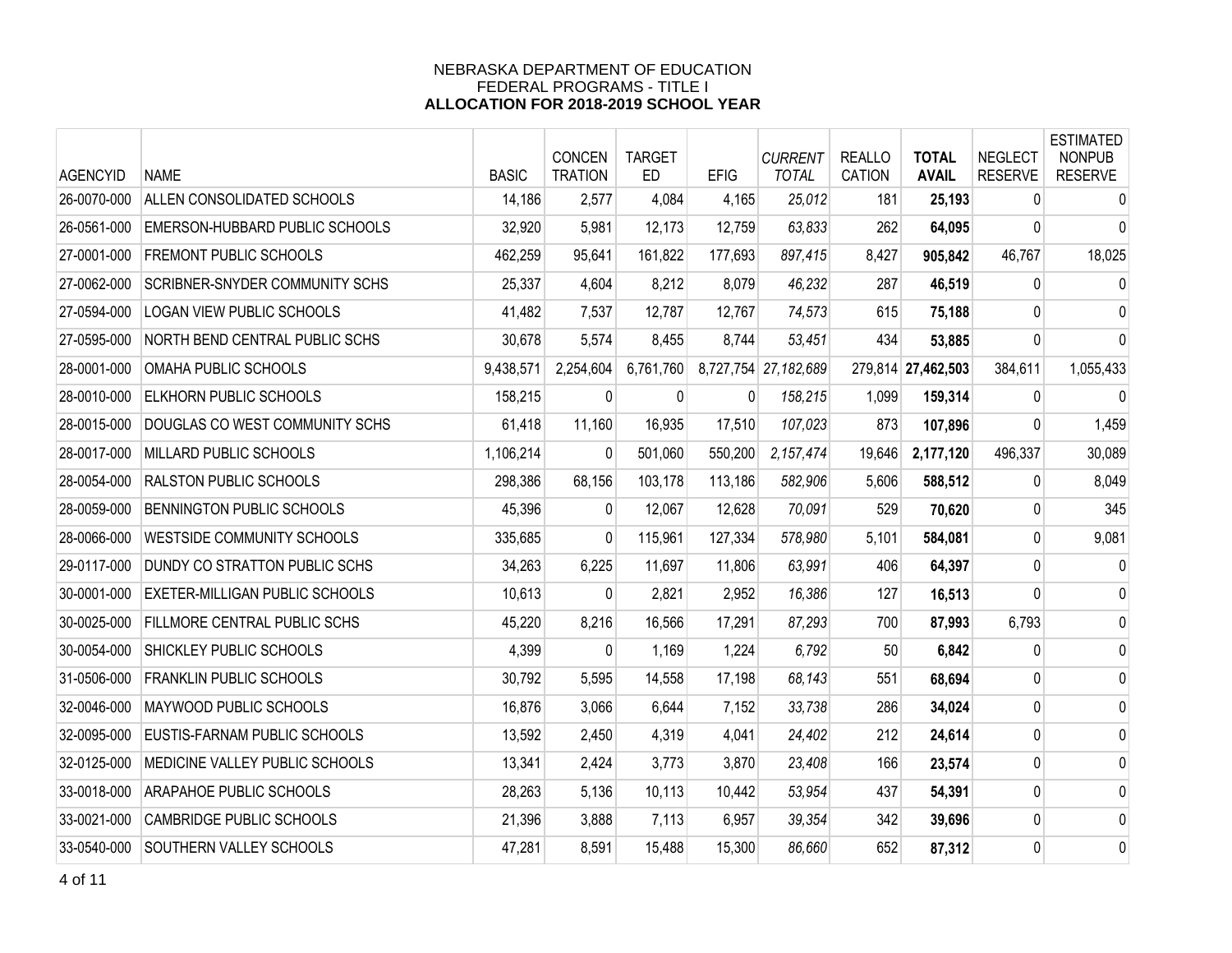| <b>AGENCYID</b> | <b>NAME</b>                        | <b>BASIC</b> | CONCEN<br><b>TRATION</b> | <b>TARGET</b><br><b>ED</b> | <b>EFIG</b> | <b>CURRENT</b><br><b>TOTAL</b> | <b>REALLO</b><br><b>CATION</b> | <b>TOTAL</b><br><b>AVAIL</b> | <b>NEGLECT</b><br><b>RESERVE</b> | <b>ESTIMATED</b><br><b>NONPUB</b><br><b>RESERVE</b> |
|-----------------|------------------------------------|--------------|--------------------------|----------------------------|-------------|--------------------------------|--------------------------------|------------------------------|----------------------------------|-----------------------------------------------------|
| 34-0001-000     | SOUTHERN SCHOOL DISTRICT 1         | 45,221       | 8,216                    | 19,169                     | 21,336      | 93,942                         | 793                            | 94,735                       | 0                                | 482                                                 |
| 34-0015-000     | <b>BEATRICE PUBLIC SCHOOLS</b>     | 205,918      | 37,416                   | 69,716                     | 70,066      | 383,116                        | 3,198                          | 386,314                      | 0                                | 7,798                                               |
| 34-0034-000     | <b>FREEMAN PUBLIC SCHOOLS</b>      | 16,369       | 0                        | 4,351                      | 4,553       | 25,273                         | 197                            | 25,470                       | 0                                | 0                                                   |
| 34-0100-000     | DILLER-ODELL PUBLIC SCHOOLS        | 14,083       | 1,719                    | 3,744                      | 3,918       | 23,464                         | 175                            | 23,639                       | 0                                | $\mathbf 0$                                         |
| 35-0001-000     | <b>GARDEN COUNTY SCHOOLS</b>       | 32,526       | 5,910                    | 14,092                     | 15,885      | 68,413                         | 586                            | 68,999                       | 0                                | 0                                                   |
| 36-0100-000     | <b>BURWELL PUBLIC SCHOOLS</b>      | 25,865       | 4,700                    | 9,626                      | 10,119      | 50,310                         | 401                            | 50,711                       | 0                                | 0                                                   |
| 37-0030-000     | ELWOOD PUBLIC SCHOOLS              | 21,642       | 3,932                    | 7,402                      | 7,477       | 40,453                         | 315                            | 40,768                       | 0                                | $\mathbf 0$                                         |
| 38-0011-000     | HYANNIS AREA SCHOOLS               | 12,463       | 2,265                    | 4,211                      | 4,228       | 23,167                         | 95                             | 23,262                       | 0                                | $\mathbf 0$                                         |
| 39-0060-000     | CENTRAL VALLEY PUBLIC SCHOOLS      | 33,447       | 6,077                    | 12,174                     | 12,670      | 64,368                         | 338                            | 64,706                       | 0                                | 0                                                   |
| 40-0002-000     | <b>GRAND ISLAND PUBLIC SCHOOLS</b> | 1,107,112    | 266,963                  | 491,803                    | 540,036     | 2,405,914                      | 23,061                         | 2,428,975                    | 32,794                           | $\mathbf{0}$                                        |
| 40-0082-000     | NORTHWEST PUBLIC SCHOOLS           | 78,433       | 14,251                   | 22,505                     | 22,974      | 138,163                        | 996                            | 139,159                      | 0                                | $\mathbf{0}$                                        |
| 40-0083-000     | WOOD RIVER RURAL SCHOOLS           | 55,777       | 10,135                   | 20,276                     | 21,090      | 107,278                        | 852                            | 108,130                      | 0                                | $\mathbf 0$                                         |
| 40-0126-000     | DONIPHAN-TRUMBULL PUBLIC SCHS      | 26,659       | 3,717                    | 7,087                      | 7,416       | 44,879                         | 332                            | 45,211                       | 0                                | 0                                                   |
| 41-0002-000     | GILTNER PUBLIC SCHOOLS             | 9,509        | 1,728                    | 2,544                      | 2,657       | 16,438                         | 121                            | 16,559                       | 0                                | 0                                                   |
| 41-0091-000     | HAMPTON PUBLIC SCHOOL              | 9,548        | 1,735                    | 2,862                      | 2,705       | 16,850                         | 146                            | 16,996                       | 0                                | $\mathbf 0$                                         |
| 41-0504-000     | <b>AURORA PUBLIC SCHOOLS</b>       | 66,334       | 12,053                   | 17,633                     | 18,453      | 114,473                        | 469                            | 114,942                      | 0                                | $\mathbf 0$                                         |
| 42-0002-000     | ALMA PUBLIC SCHOOLS                | 24,633       | 4,476                    | 8,596                      | 8,771       | 46,476                         | 289                            | 46,765                       | 0                                | $\mathbf{0}$                                        |
| 43-0079-000     | HAYES CENTER PUBLIC SCHOOLS        | 10,910       | 1,982                    | 5,140                      | 6,062       | 24,094                         | 99                             | 24,193                       | 0                                | $\mathbf 0$                                         |
| 44-0070-000     | <b>HITCHCOCK CO SCH SYSTEM</b>     | 34,208       | 6,216                    | 12,883                     | 13,613      | 66,920                         | 566                            | 67,486                       | 0                                | $\mathbf 0$                                         |
| 45-0007-000     | O'NEILL PUBLIC SCHOOLS             | 84,507       | 15,355                   | 28,922                     | 29,226      | 158,010                        | 1,319                          | 159,329                      | 0                                | 3,139                                               |
| 45-0029-000     | <b>EWING PUBLIC SCHOOLS</b>        | 14,604       | 2,654                    | 6,143                      | 6,806       | 30,207                         | 239                            | 30,446                       | $\Omega$                         | 0                                                   |
| 45-0044-000     | STUART PUBLIC SCHOOLS              | 12,905       | 2,345                    | 4,133                      | 4,080       | 23,463                         | 196                            | 23,659                       | 0                                | 0                                                   |
| 45-0137-000     | <b>CHAMBERS PUBLIC SCHOOLS</b>     | 7,389        | 1,343                    | 2,126                      | 2,169       | 13,027                         | 53                             | 13,080                       | 0                                | $\mathbf{0}$                                        |
| 45-0239-000     | WEST HOLT PUBLIC SCHOOLS           | 31,496       | 5,723                    | 10,093                     | 9,962       | 57,274                         | 335                            | 57,609                       | 0                                | 3,320                                               |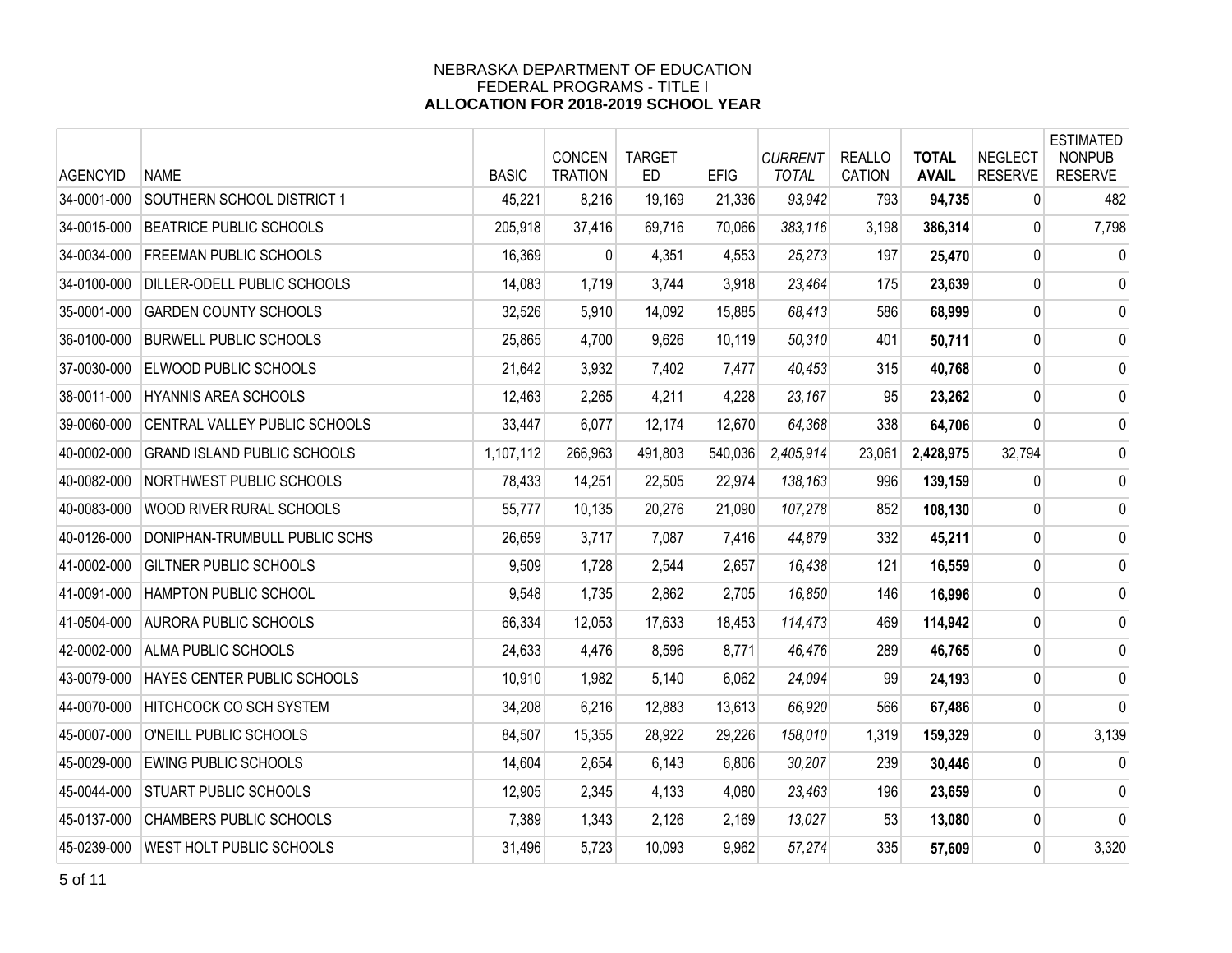| <b>AGENCYID</b> | <b>NAME</b>                               | <b>BASIC</b> | CONCEN<br><b>TRATION</b> | <b>TARGET</b><br><b>ED</b> | <b>EFIG</b> | <b>CURRENT</b><br><b>TOTAL</b> | <b>REALLO</b><br><b>CATION</b> | <b>TOTAL</b><br><b>AVAIL</b> | <b>NEGLECT</b><br><b>RESERVE</b> | <b>ESTIMATED</b><br><b>NONPUB</b><br><b>RESERVE</b> |
|-----------------|-------------------------------------------|--------------|--------------------------|----------------------------|-------------|--------------------------------|--------------------------------|------------------------------|----------------------------------|-----------------------------------------------------|
| 46-0001-000     | MULLEN PUBLIC SCHOOLS                     | 10,454       | 1,899                    | 2,927                      | 3,640       | 18,920                         | 78                             | 18,998                       | 0                                | $\mathbf 0$                                         |
| 47-0001-000     | ST PAUL PUBLIC SCHOOLS                    | 42,205       | 7,669                    | 11,927                     | 12,234      | 74,035                         | 605                            | 74,640                       | 0                                | $\mathbf 0$                                         |
| 47-0100-000     | <b>CENTURA PUBLIC SCHOOLS</b>             | 30,616       | 5,563                    | 8,602                      | 8,840       | 53,621                         | 419                            | 54,040                       | $\overline{0}$                   | $\mathbf 0$                                         |
| 47-0103-000     | <b>ELBA PUBLIC SCHOOLS</b>                | 12,060       | 2,289                    | 6,721                      | 8,772       | 29,842                         | 122                            | 29,964                       | $\mathbf 0$                      | 0                                                   |
| 48-0008-000     | <b>FAIRBURY PUBLIC SCHOOLS</b>            | 86,901       | 15,790                   | 30,747                     | 31,579      | 165,017                        | 1,250                          | 166,267                      | 0                                | $\mathbf 0$                                         |
| 48-0300-000     | TRI COUNTY PUBLIC SCHOOLS                 | 22,155       | 4,025                    | 6,188                      | 6,372       | 38,740                         | 315                            | 39,055                       | $\mathbf{0}$                     | 0                                                   |
| 48-0303-000     | MERIDIAN PUBLIC SCHOOLS                   | 20,489       | 3,723                    | 9,460                      | 11,040      | 44,712                         | 385                            | 45,097                       | $\mathbf 0$                      | $\mathbf 0$                                         |
| 49-0033-000     | STERLING PUBLIC SCHOOLS                   | 10,433       | 0                        | 2,773                      | 2,902       | 16,108                         | 125                            | 16,233                       | 0                                | $\mathbf 0$                                         |
| 49-0050-000     | JOHNSON CO CENTRAL PUBLIC SCHS            | 54,897       | 9,975                    | 20,220                     | 21,158      | 106,250                        | 435                            | 106,685                      | $\mathbf 0$                      | 6,611                                               |
| 50-0001-000     | WILCOX-HILDRETH PUBLIC SCHOOLS            | 18,123       | 3,293                    | 5,936                      | 5,863       | 33,215                         | 259                            | 33,474                       | $\overline{0}$                   | 0                                                   |
| 50-0501-000     | <b>AXTELL COMMUNITY SCHOOLS</b>           | 10,982       | 1,069                    | 2,919                      | 3,055       | 18,025                         | 136                            | 18,161                       | 0                                | $\mathbf 0$                                         |
| 50-0503-000     | MINDEN PUBLIC SCHOOLS                     | 55,274       | 10,043                   | 16,445                     | 16,598      | 98,360                         | 806                            | 99,166                       | 0                                | $\mathbf{0}$                                        |
| 51-0001-000     | OGALLALA PUBLIC SCHOOLS                   | 86,216       | 15,666                   | 31,700                     | 33,143      | 166,725                        | 1,370                          | 168,095                      | 0                                | 10,585                                              |
| 51-0006-000     | PAXTON CONSOLIDATED SCHOOLS               | 19,812       | 3,600                    | 7,149                      | 7,411       | 37,972                         | 320                            | 38,292                       | $\mathbf 0$                      | $\mathbf 0$                                         |
| 52-0100-000     | KEYA PAHA COUNTY SCHOOLS                  | 11,257       | 2,045                    | 4,098                      | 4,265       | 21,665                         | 89                             | 21,754                       | 0                                | 0                                                   |
| 53-0001-000     | KIMBALL PUBLIC SCHOOLS                    | 47,638       | 8,656                    | 15,421                     | 15,176      | 86,891                         | 384                            | 87,275                       | 0                                | $\mathbf 0$                                         |
| 54-0013-000     | <b>CREIGHTON COMMUNITY PUBLIC SCHOOLS</b> | 25,091       | 4,559                    | 7,426                      | 7,508       | 44,584                         | 326                            | 44,910                       | 0                                | 2,730                                               |
| 54-0096-000     | <b>CROFTON COMMUNITY SCHOOLS</b>          | 23,239       | 3,305                    | 6,178                      | 6,465       | 39,187                         | 318                            | 39,505                       | $\mathbf 0$                      | 2,958                                               |
| 54-0501-000     | NIOBRARA PUBLIC SCHOOLS                   | 31,032       | 5,639                    | 22,929                     | 32,788      | 92,388                         | 848                            | 93,236                       | $\mathbf 0$                      | 0                                                   |
| 54-0505-000     | SANTEE COMMUNITY SCHOOLS                  | 28,329       | 5,147                    | 18,287                     | 24,938      | 76,701                         | 653                            | 77,354                       | 0                                | 0                                                   |
| 54-0576-000     | WAUSA PUBLIC SCHOOLS                      | 18,033       | 3,277                    | 5,335                      | 5,394       | 32,039                         | 131                            | 32,170                       | $\mathbf{0}$                     | 0                                                   |
| 54-0586-000     | BLOOMFIELD COMMUNITY SCHOOLS              | 20,720       | 3,765                    | 6,665                      | 6,571       | 37,721                         | 155                            | 37,876                       | 0                                | $\mathbf 0$                                         |
| 55-0001-000     | LINCOLN PUBLIC SCHOOLS                    | 3,482,017    | 625,816                  | 2,108,460                  | 2,520,438   | 8,736,731                      | 78,932                         | 8,815,663                    | 80,422                           | 151,100                                             |
| 55-0145-000     | <b>WAVERLY SCHOOL DISTRICT 145</b>        | 68,711       | 0                        | 18,265                     | 19,114      | 106,090                        | 824                            | 106,914                      | 0                                | 0                                                   |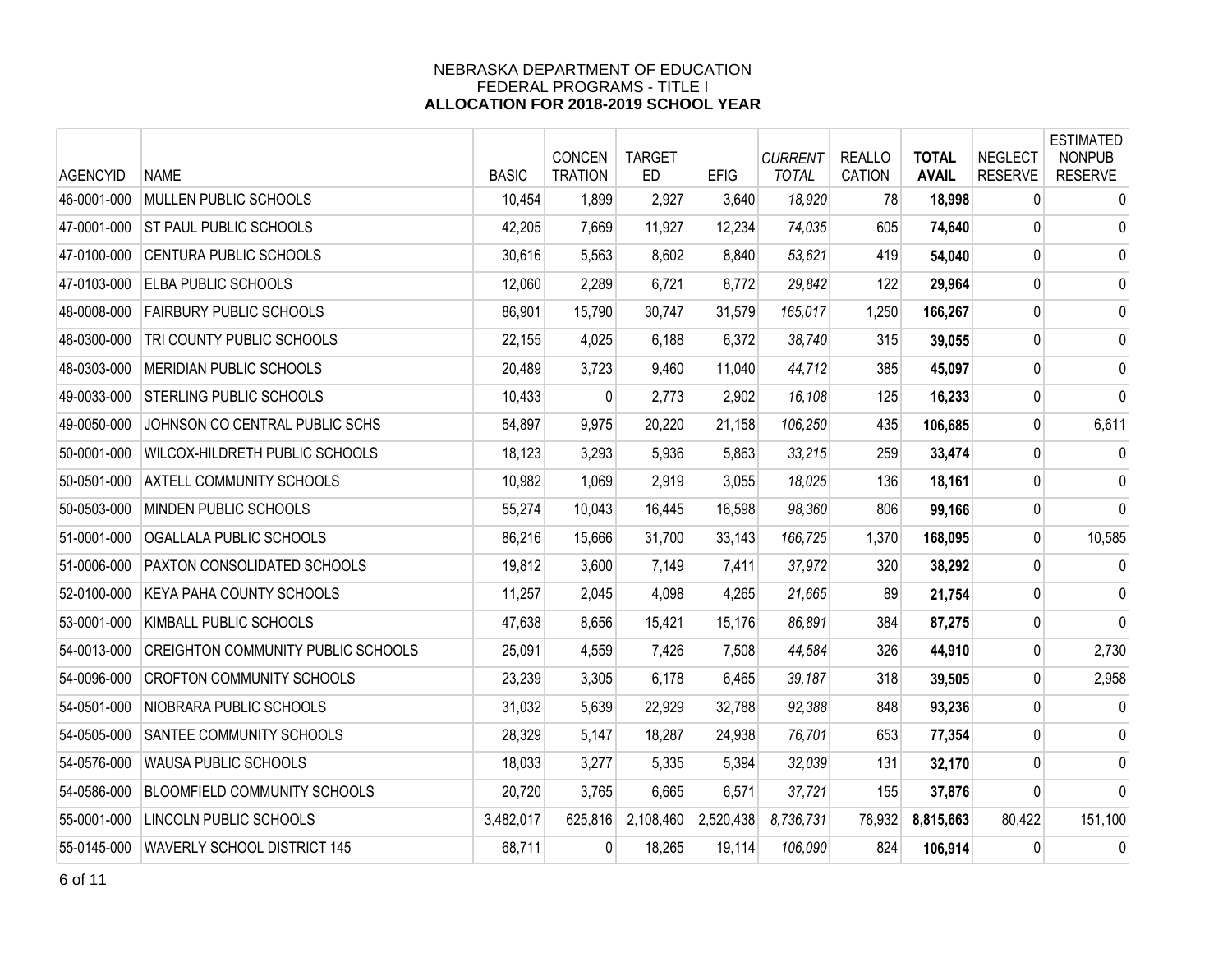| <b>AGENCYID</b> | <b>NAME</b>                      | <b>BASIC</b> | CONCEN<br><b>TRATION</b> | <b>TARGET</b><br><b>ED</b> | <b>EFIG</b> | <b>CURRENT</b><br><b>TOTAL</b> | <b>REALLO</b><br><b>CATION</b> | <b>TOTAL</b><br><b>AVAIL</b> | <b>NEGLECT</b><br><b>RESERVE</b> | <b>ESTIMATED</b><br><b>NONPUB</b><br><b>RESERVE</b> |
|-----------------|----------------------------------|--------------|--------------------------|----------------------------|-------------|--------------------------------|--------------------------------|------------------------------|----------------------------------|-----------------------------------------------------|
| 55-0148-000     | MALCOLM PUBLIC SCHOOLS           | 11,448       | 0                        | 3,043                      | 3,185       | 17,676                         | 134                            | 17,810                       | $\mathbf{0}$                     | $\mathbf 0$                                         |
| 55-0160-000     | NORRIS SCHOOL DIST 160           | 63,110       | $\overline{0}$           | 16,776                     | 17,556      | 97,442                         | 756                            | 98,198                       | $\mathbf{0}$                     | 0                                                   |
| 55-0161-000     | RAYMOND CENTRAL PUBLIC SCHOOLS   | 27,880       | $\mathbf{0}$             | 7,411                      | 7,756       | 43,047                         | 334                            | 43,381                       | 0                                | 1,332                                               |
| 56-0001-000     | NORTH PLATTE PUBLIC SCHOOLS      | 462,916      | 96,034                   | 161,943                    | 177,825     | 898,718                        | 8,439                          | 907,157                      | 13,943                           | 17,224                                              |
| 56-0006-000     | <b>BRADY PUBLIC SCHOOLS</b>      | 15,122       | 2,748                    | 4,587                      | 4,603       | 27,060                         | 111                            | 27,171                       | 0                                | 0                                                   |
| 56-0007-000     | MAXWELL PUBLIC SCHOOLS           | 19,706       | 3,581                    | 8,072                      | 8,829       | 40,188                         | 334                            | 40,522                       | 0                                | 0                                                   |
| 56-0037-000     | HERSHEY PUBLIC SCHOOLS           | 27,113       | 4,926                    | 7,306                      | 7,611       | 46,956                         | 383                            | 47,339                       | 0                                | 0                                                   |
| 56-0055-000     | SUTHERLAND PUBLIC SCHOOLS        | 17,506       | 2,946                    | 4,654                      | 4.870       | 29,976                         | 123                            | 30,099                       | 0                                | 0                                                   |
| 56-0565-000     | WALLACE PUBLIC SCH DIST 65 R     | 10,733       | 1,950                    | 3,310                      | 3,304       | 19,297                         | 141                            | 19,438                       | 0                                | 0                                                   |
| 57-0501-000     | <b>STAPLETON PUBLIC SCHOOLS</b>  | 13,028       | 2,367                    | 4,032                      | 4,021       | 23,448                         | 193                            | 23,641                       | 0                                | 0                                                   |
| 58-0025-000     | LOUP COUNTY PUBLIC SCHOOLS       | 8,088        | 1,470                    | 3,057                      | 3,235       | 15,850                         | 111                            | 15,961                       | 0                                | 0                                                   |
| 59-0001-000     | <b>MADISON PUBLIC SCHOOLS</b>    | 73,548       | 13,364                   | 29,759                     | 32,393      | 149,064                        | 1,225                          | 150,289                      | 0                                | 8,336                                               |
| 59-0002-000     | NORFOLK PUBLIC SCHOOLS           | 469,269      | 95,470                   | 166,752                    | 183,106     | 914,597                        | 3,747                          | 918,344                      | 11,230                           | 32,448                                              |
| 59-0005-000     | BATTLE CREEK PUBLIC SCHOOLS      | 25,362       | $\Omega$                 | 6,742                      | 7,055       | 39,159                         | 303                            | 39,462                       | $\mathbf{0}$                     | 4,676                                               |
| 59-0013-000     | NEWMAN GROVE PUBLIC SCHOOLS      | 23,929       | 4,348                    | 9,398                      | 10,108      | 47,783                         | 382                            | 48,165                       | $\mathbf{0}$                     | 0                                                   |
| 59-0080-000     | ELKHORN VALLEY SCHOOLS           | 22,392       | 4,069                    | 7,008                      | 6,965       | 40,434                         | 333                            | 40,767                       | 0                                | 459                                                 |
| 60-0090-000     | MC PHERSON COUNTY SCHOOLS        | 0            | $\Omega$                 | $\Omega$                   | $\Omega$    | 0                              | 0                              | 0                            | 0                                | 0                                                   |
| 61-0004-000     | CENTRAL CITY PUBLIC SCHOOLS      | 54,625       | 9,925                    | 16,351                     | 16,472      | 97,373                         | 797                            | 98,170                       | 0                                | 0                                                   |
| 61-0049-000     | PALMER PUBLIC SCHOOLS            | 17,288       | 3,141                    | 5,961                      | 6,045       | 32,435                         | 168                            | 32,603                       | $\pmb{0}$                        | 0                                                   |
| 62-0021-000     | <b>BAYARD PUBLIC SCHOOLS</b>     | 46,101       | 8,376                    | 19,881                     | 22,353      | 96,711                         | 761                            | 97,472                       | 0                                | 0                                                   |
| 62-0063-000     | <b>BRIDGEPORT PUBLIC SCHOOLS</b> | 47,092       | 8,557                    | 18,372                     | 19,706      | 93,727                         | 789                            | 94,516                       | 0                                | 0                                                   |
| 63-0001-000     | <b>FULLERTON PUBLIC SCHOOLS</b>  | 24,348       | 4,424                    | 7,533                      | 7,514       | 43,819                         | 361                            | 44,180                       | 0                                | 0                                                   |
| 63-0030-000     | TWIN RIVER PUBLIC SCHOOLS        | 34,663       | 6,298                    | 10,692                     | 10,674      | 62,327                         | 476                            | 62,803                       | 0                                | 0                                                   |
| 64-0023-000     | JOHNSON-BROCK PUBLIC SCHOOLS     | 21,179       | 3,849                    | 7,196                      | 7,230       | 39,454                         | 342                            | 39,796                       | 0                                | 0                                                   |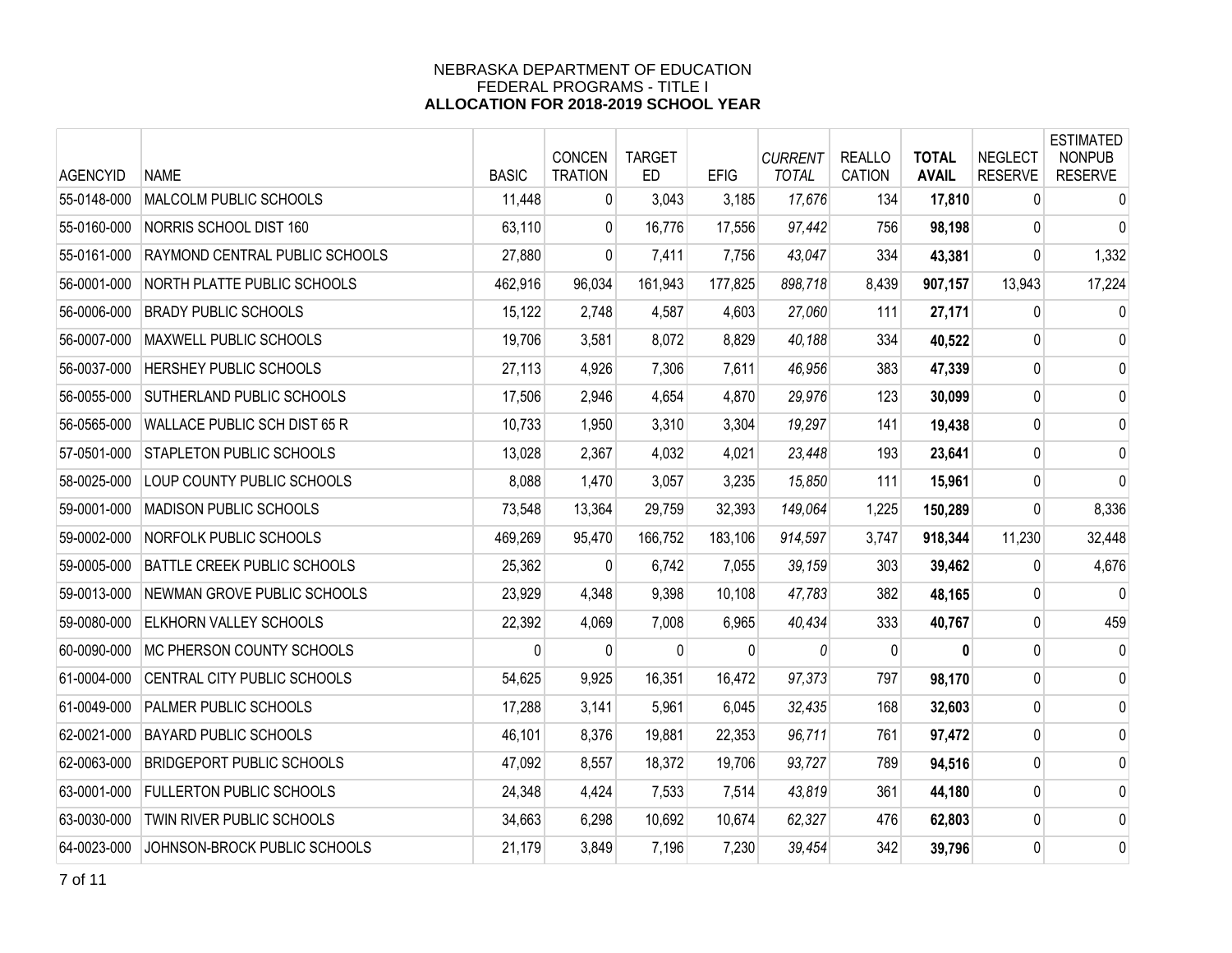| <b>AGENCYID</b> | <b>NAME</b>                           | <b>BASIC</b> | CONCEN<br><b>TRATION</b> | <b>TARGET</b><br><b>ED</b> | <b>EFIG</b> | <b>CURRENT</b><br><b>TOTAL</b> | <b>REALLO</b><br><b>CATION</b> | <b>TOTAL</b><br><b>AVAIL</b> | <b>NEGLECT</b><br><b>RESERVE</b> | <b>ESTIMATED</b><br><b>NONPUB</b><br><b>RESERVE</b> |
|-----------------|---------------------------------------|--------------|--------------------------|----------------------------|-------------|--------------------------------|--------------------------------|------------------------------|----------------------------------|-----------------------------------------------------|
| 64-0029-000     | <b>AUBURN PUBLIC SCHOOLS</b>          | 64,291       | 11,682                   | 20,473                     | 20,245      | 116,691                        | 960                            | 117,651                      | 0                                | $\mathbf 0$                                         |
| 65-0011-000     | SUPERIOR PUBLIC SCHOOLS               | 41,622       | 7,563                    | 15,880                     | 16,873      | 81,938                         | 689                            | 82,627                       | 0                                | 0                                                   |
| 65-2005-000     | SOUTH CENTRAL NEBRASKA UNIFIED 5      | 56,304       | 10,231                   | 18,379                     | 18,123      | 103,037                        | 845                            | 103,882                      | 0                                | $\mathbf{0}$                                        |
| 66-0027-000     | SYRACUSE-DUNBAR-AVOCA SCHOOLS         | 37,953       | $\mathbf{0}$             | 10,089                     | 10,558      | 58,600                         | 455                            | 59,055                       | 0                                | 441                                                 |
| 66-0111-000     | NEBRASKA CITY PUBLIC SCHOOLS          | 152,449      | 27,700                   | 52,575                     | 53,331      | 286,055                        | 2,394                          | 288,449                      | $\Omega$                         | 13,157                                              |
| 66-0501-000     | PALMYRA DISTRICT OR 1                 | 16,907       | $\Omega$                 | 4,495                      | 4,704       | 26,106                         | 203                            | 26,309                       | 0                                | 0                                                   |
| 67-0001-000     | PAWNEE CITY PUBLIC SCHOOLS            | 29,560       | 5,371                    | 15,205                     | 18,703      | 68,839                         | 576                            | 69,415                       | $\mathbf 0$                      | 0                                                   |
| 67-0069-000     | LEWISTON CONSOLIDATED SCHOOLS         | 19,074       | 3,466                    | 6,913                      | 7,180       | 36,633                         | 309                            | 36,942                       | 0                                | $\mathbf 0$                                         |
| 68-0020-000     | PERKINS COUNTY SCHOOLS                | 27,648       | 3,964                    | 7,349                      | 7,691       | 46,652                         | 378                            | 47,030                       | 0                                | 0                                                   |
| 69-0044-000     | HOLDREGE PUBLIC SCHOOLS               | 79,966       | 14,530                   | 23,096                     | 23,528      | 141,120                        | 1,154                          | 142,274                      | 0                                | 0                                                   |
| 69-0054-000     | BERTRAND PUBLIC SCHOOLS               | 21,397       | 3,888                    | 6,154                      | 6,277       | 37,716                         | 317                            | 38,033                       | $\pmb{0}$                        | 0                                                   |
| 69-0055-000     | LOOMIS PUBLIC SCHOOLS                 | 14,264       | 2,592                    | 4,528                      | 4,482       | 25,866                         | 219                            | 26,085                       | 0                                | 0                                                   |
| 70-0002-000     | PIERCE PUBLIC SCHOOLS                 | 27,880       | $\Omega$                 | 7,411                      | 7,756       | 43,047                         | 334                            | 43,381                       | 0                                | 1,419                                               |
| 70-0005-000     | PLAINVIEW PUBLIC SCHOOLS              | 28,983       | 5,266                    | 9,673                      | 9,651       | 53,573                         | 220                            | 53,793                       | $\mathbf{0}$                     | 2,850                                               |
| 70-0542-000     | OSMOND COMMUNITY SCHOOLS              | 19,003       | 3,453                    | 5,867                      | 5,855       | 34,178                         | 140                            | 34,318                       | 0                                | 3,619                                               |
| 71-0001-000     | COLUMBUS PUBLIC SCHOOLS               | 291,279      | 47,703                   | 100,621                    | 110,489     | 550,092                        | 4,515                          | 554,607                      | 0                                | 13,425                                              |
| 71-0005-000     | LAKEVIEW COMMUNITY SCHOOLS            | 75,015       | 13,630                   | 20,797                     | 21,465      | 130,907                        | 1,073                          | 131,980                      | $\mathbf{0}$                     | $\Omega$                                            |
| 71-0067-000     | HUMPHREY PUBLIC SCHOOLS               | 14,956       | $\mathbf{0}$             | 3,976                      | 4,160       | 23,092                         | 178                            | 23,270                       | 0                                | 1,466                                               |
| 72-0015-000     | <b>CROSS COUNTY COMMUNITY SCHOOLS</b> | 20,672       | 2,915                    | 5,495                      | 5,751       | 34,833                         | 282                            | 35,115                       | 0                                | 0                                                   |
| 72-0019-000     | OSCEOLA PUBLIC SCHOOLS                | 13,310       | 0                        | 3,538                      | 3,703       | 20,551                         | 159                            | 20,710                       | 0                                | 0                                                   |
| 72-0032-000     | SHELBY - RISING CITY PUBLIC SCHOOLS   | 29,474       | 5,355                    | 8,992                      | 9,007       | 52,828                         | 335                            | 53,163                       | $\mathbf{0}$                     | 0                                                   |
| 72-0075-000     | HIGH PLAINS COMMUNITY SCHOOLS         | 17,074       | 2,838                    | 4,539                      | 4,750       | 29,201                         | 221                            | 29,422                       | $\mathbf 0$                      | $\mathbf 0$                                         |
| 73-0017-000     | MC COOK PUBLIC SCHOOLS                | 116,551      | 21,178                   | 37,441                     | 36,929      | 212,099                        | 869                            | 212,968                      | 0                                | 3,946                                               |
| 73-0179-000     | SOUTHWEST PUBLIC SCHOOLS              | 26,920       | 4,892                    | 8,512                      | 8,435       | 48,759                         | 347                            | 49,106                       | $\mathbf 0$                      | 0                                                   |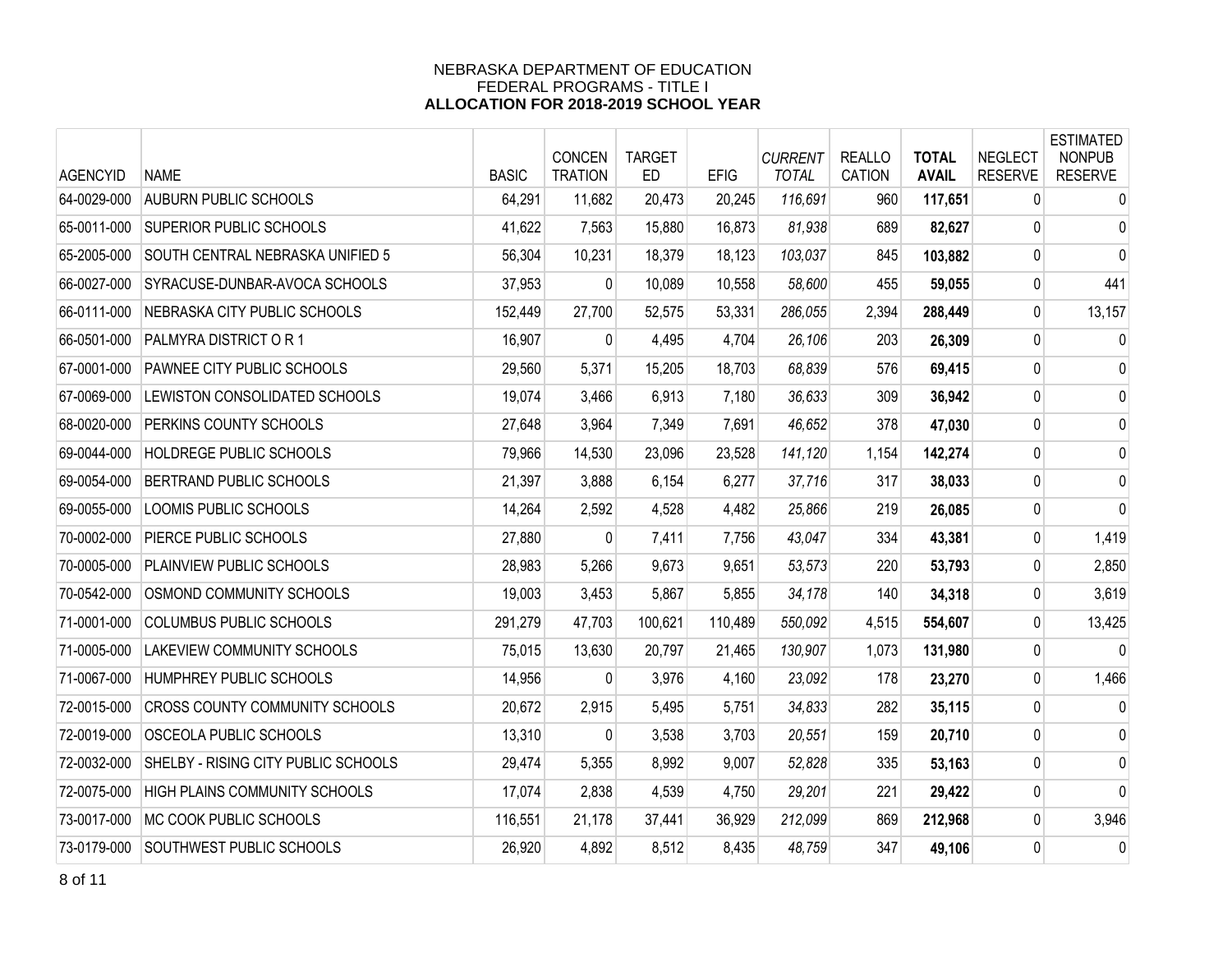| <b>AGENCYID</b> | <b>NAME</b>                              | <b>BASIC</b> | CONCEN<br><b>TRATION</b> | <b>TARGET</b><br><b>ED</b> | <b>EFIG</b> | <b>CURRENT</b><br><b>TOTAL</b> | <b>REALLO</b><br>CATION | <b>TOTAL</b><br><b>AVAIL</b> | <b>NEGLECT</b><br><b>RESERVE</b> | <b>ESTIMATED</b><br><b>NONPUB</b><br><b>RESERVE</b> |
|-----------------|------------------------------------------|--------------|--------------------------|----------------------------|-------------|--------------------------------|-------------------------|------------------------------|----------------------------------|-----------------------------------------------------|
| 74-0056-000     | <b>FALLS CITY PUBLIC SCHOOLS</b>         | 96,509       | 17,536                   | 36,898                     | 39,243      | 190,186                        | 1,605                   | 191,791                      | 0                                | 8,846                                               |
| 74-0070-000     | HUMBOLDT TABLE ROCK STEINAUER            | 38,885       | 7,066                    | 13,916                     | 14,370      | 74,237                         | 611                     | 74,848                       | $\mathbf{0}$                     | 0                                                   |
| 75-0100-000     | ROCK COUNTY PUBLIC SCHOOLS               | 20,059       | 3,645                    | 7,777                      | 8,320       | 39,801                         | 312                     | 40,113                       | 0                                | 0                                                   |
| 76-0002-000     | <b>CRETE PUBLIC SCHOOLS</b>              | 207,447      | 37,694                   | 90,252                     | 101,983     | 437,376                        | 3,639                   | 441,015                      | 0                                | 14,166                                              |
| 76-0044-000     | DORCHESTER PUBLIC SCHOOL                 | 12,394       | 2,252                    | 3,456                      | 3,560       | 21,662                         | 178                     | 21,840                       | 0                                | $\mathbf 0$                                         |
| 76-0068-000     | FRIEND PUBLIC SCHOOLS                    | 13,670       | $\Omega$                 | 3,634                      | 3,803       | 21,107                         | 164                     | 21,271                       | 0                                | 0                                                   |
| 76-0082-000     | WILBER-CLATONIA PUBLIC SCHOOLS           | 34,311       | 6,234                    | 9,807                      | 10,024      | 60,376                         | 419                     | 60,795                       | 0                                | 0                                                   |
| 77-0001-000     | <b>BELLEVUE PUBLIC SCHOOLS</b>           | 513,197      | $\Omega$                 | 184,868                    | 201,481     | 899,546                        | 8,233                   | 907,779                      | 7,264                            | 11,536                                              |
| 77-0027-000     | PAPILLION LA VISTA COMMUNITY SCHOOLS     | 455,178      | $\mathbf{0}$             | 157,310                    | 172,660     | 785,148                        | 7,139                   | 792,287                      | $\mathbf{0}$                     | 19,689                                              |
| 77-0037-000     | <b>GRETNA PUBLIC SCHOOLS</b>             | 67,389       | $\overline{0}$           | 17,914                     | 18,747      | 104,050                        | 548                     | 104,598                      | $\mathbf{0}$                     | 0                                                   |
| 77-0046-000     | SPRINGFIELD PLATTEVIEW COMMUNITY SCHOOLS | 40,293       | $\overline{0}$           | 10,711                     | 11,209      | 62,213                         | 481                     | 62,694                       | 0                                | 0                                                   |
| 78-0001-000     | ASHLAND-GREENWOOD PUBLIC SCHS            | 54,897       | 8,630                    | 14,593                     | 15,271      | 93,391                         | 777                     | 94,168                       | 0                                | 0                                                   |
| 78-0009-000     | YUTAN PUBLIC SCHOOLS                     | 20,370       | 2,184                    | 5,415                      | 5,666       | 33,635                         | 251                     | 33,886                       | 0                                | 0                                                   |
| 78-0039-000     | WAHOO PUBLIC SCHOOLS                     | 75,777       | 11,138                   | 20,143                     | 21,080      | 128,138                        | 1,039                   | 129,177                      | 0                                | 8,837                                               |
| 78-0072-000     | MEAD PUBLIC SCHOOLS                      | 18,400       | 2,649                    | 4,891                      | 5,118       | 31,058                         | 252                     | 31,310                       | 0                                | $\mathbf 0$                                         |
| 78-0107-000     | CEDAR BLUFFS PUBLIC SCHOOLS              | 30,407       | 5,525                    | 15,301                     | 18,622      | 69,855                         | 612                     | 70,467                       | 0                                | 0                                                   |
| 79-0002-000     | MINATARE PUBLIC SCHOOLS                  | 36,307       | 6,546                    | 23,011                     | 29,787      | 95,651                         | 883                     | 96,534                       | 0                                | 0                                                   |
| 79-0011-000     | MORRILL PUBLIC SCHOOLS                   | 46,452       | 8,440                    | 19,182                     | 21,045      | 95,119                         | 481                     | 95,600                       | $\mathbf 0$                      | 0                                                   |
| 79-0016-000     | <b>GERING PUBLIC SCHOOLS</b>             | 205,852      | 37,404                   | 71,418                     | 72,659      | 387,333                        | 3,254                   | 390,587                      | 0                                | 0                                                   |
| 79-0031-000     | MITCHELL PUBLIC SCHOOLS                  | 53,490       | 9,719                    | 19,470                     | 20,263      | 102,942                        | 824                     | 103,766                      | $\mathbf{0}$                     | 0                                                   |
| 79-0032-000     | SCOTTSBLUFF PUBLIC SCHOOLS               | 478,218      | 86,893                   | 235,334                    | 283,454     | 1,083,899                      | 9,511                   | 1,093,410                    | 12,541                           | 0                                                   |
| 80-0005-000     | MILFORD PUBLIC SCHOOLS                   | 29,139       | $\Omega$                 | 7,746                      | 8,106       | 44,991                         | 348                     | 45,339                       | $\Omega$                         | $\mathbf{0}$                                        |
| 80-0009-000     | SEWARD PUBLIC SCHOOLS                    | 68,711       | 0                        | 18,265                     | 19,114      | 106,090                        | 824                     | 106,914                      | 4,728                            | 10,928                                              |
| 80-0567-000     | CENTENNIAL PUBLIC SCHOOLS                | 44,371       | 8,062                    | 12,697                     | 12,973      | 78,103                         | 642                     | 78,745                       | 0                                | 2,694                                               |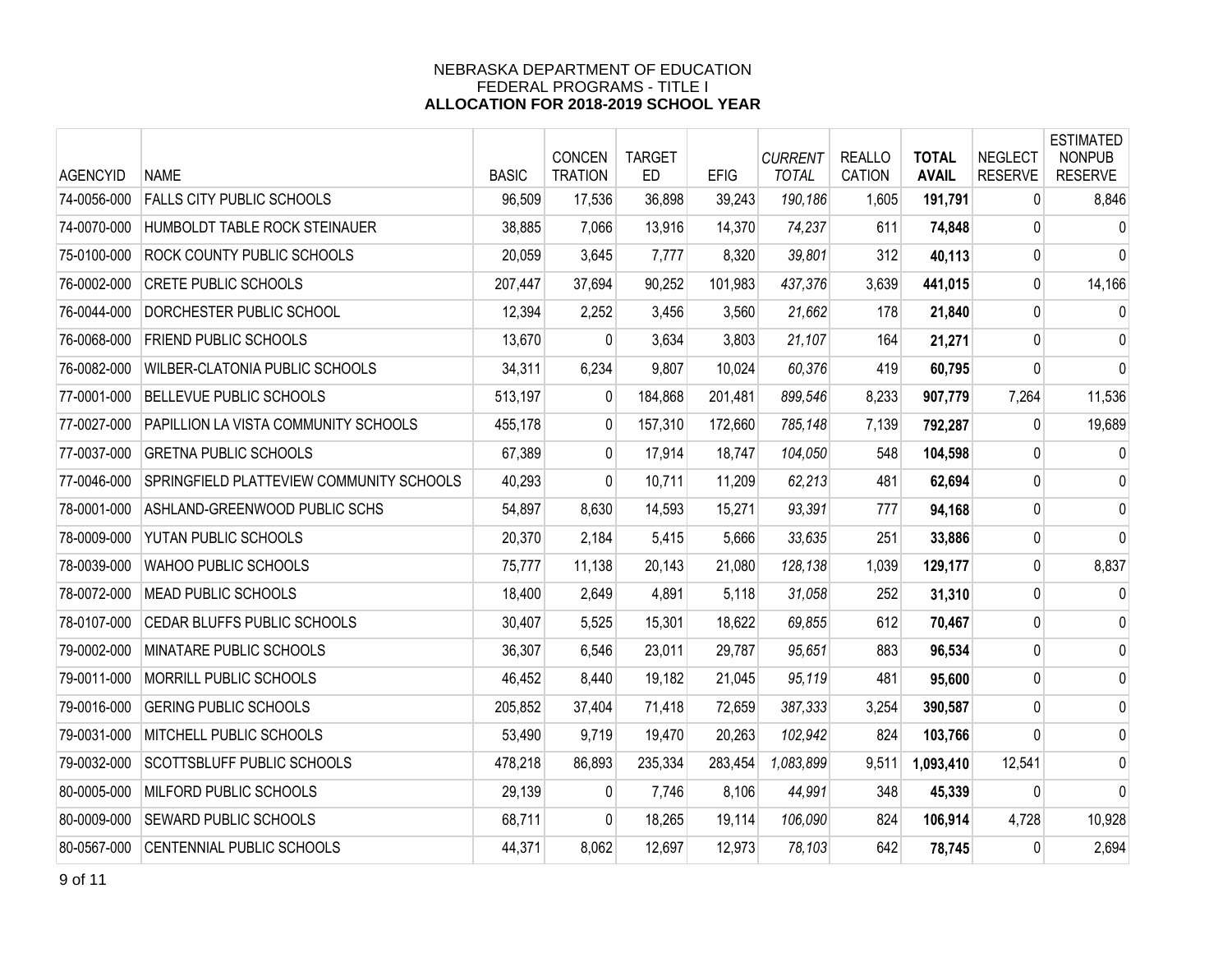| <b>AGENCYID</b> | <b>NAME</b>                        | <b>BASIC</b> | CONCEN<br><b>TRATION</b> | <b>TARGET</b><br><b>ED</b> | <b>EFIG</b> | <b>CURRENT</b><br><b>TOTAL</b> | <b>REALLO</b><br><b>CATION</b> | <b>TOTAL</b><br><b>AVAIL</b> | <b>NEGLECT</b><br><b>RESERVE</b> | <b>ESTIMATED</b><br><b>NONPUB</b><br><b>RESERVE</b> |
|-----------------|------------------------------------|--------------|--------------------------|----------------------------|-------------|--------------------------------|--------------------------------|------------------------------|----------------------------------|-----------------------------------------------------|
| 81-0003-000     | HAY SPRINGS PUBLIC SCHOOLS         | 14,481       | 2,631                    | 5,807                      | 7,164       | 30,083                         | 123                            | 30,206                       | 0                                | 0                                                   |
| 81-0010-000     | GORDON-RUSHVILLE PUBLIC SCHS       | 87,728       | 15,940                   | 38,544                     | 43,797      | 186,009                        | 1,444                          | 187,453                      | 0                                | $\mathbf 0$                                         |
| 82-0001-000     | LOUP CITY PUBLIC SCHOOLS           | 31,471       | 5,718                    | 11,772                     | 12,403      | 61,364                         | 517                            | 61,881                       | $\overline{0}$                   | $\mathbf 0$                                         |
| 82-0015-000     | LITCHFIELD PUBLIC SCHOOLS          | 12,269       | 2,229                    | 3,826                      | 4,009       | 22,333                         | 133                            | 22,466                       | $\mathbf 0$                      | 0                                                   |
| 83-0500-000     | <b>SIOUX COUNTY PUBLIC SCHOOLS</b> | 6,157        | 0                        | 1,650                      | 1,713       | 9,520                          | 39                             | 9,559                        | 0                                | $\mathbf 0$                                         |
| 84-0003-000     | STANTON COMMUNITY SCHOOLS          | 32,419       | 5,891                    | 8,999                      | 9,284       | 56,593                         | 421                            | 57,014                       | $\mathbf{0}$                     | $\mathbf 0$                                         |
| 85-0060-000     | DESHLER PUBLIC SCHOOLS             | 22,523       | 4,092                    | 7,933                      | 8,131       | 42,679                         | 336                            | 43,015                       | 0                                | 4,175                                               |
| 85-0070-000     | THAYER CENTRAL COMMUNITY SCHS      | 27,516       | 5,000                    | 8,489                      | 8,474       | 49,479                         | 405                            | 49,884                       | 0                                | 521                                                 |
| 85-2001-000     | BRUNING-DAVENPORT UNIFIED SYS      | 15,345       | 2,788                    | 4,265                      | 4,399       | 26,797                         | 220                            | 27,017                       | $\mathbf 0$                      | $\mathbf 0$                                         |
| 86-0001-000     | THEDFORD PUBLIC SCHOOLS            | 10,557       | 1,918                    | 3,949                      | 4,160       | 20,584                         | 94                             | 20,678                       | $\overline{0}$                   | $\mathbf 0$                                         |
| 87-0001-000     | PENDER PUBLIC SCHOOLS              | 29,599       | 5,378                    | 11,161                     | 11,799      | 57,937                         | 487                            | 58,424                       | 0                                | $\mathbf 0$                                         |
| 87-0013-000     | <b>WALTHILL PUBLIC SCHOOLS</b>     | 67,074       | 12,188                   | 40,815                     | 54,357      | 174,434                        | 715                            | 175,149                      | 0                                | 3,743                                               |
| 87-0016-000     | UMO N HO N NATION PUBLIC SCHS      | 110,378      | 20,950                   | 77,947                     | 110,521     | 319,796                        | 1,310                          | 321,106                      | 0                                | 10,731                                              |
| 87-0017-000     | WINNEBAGO PUBLIC SCHOOLS           | 126,011      | 22,896                   | 85,427                     | 118,638     | 352,972                        | 1,446                          | 354,418                      | 12,777                           | 35,614                                              |
| 88-0005-000     | ORD PUBLIC SCHOOLS                 | 53,313       | 9,687                    | 20,199                     | 21,400      | 104,599                        | 778                            | 105,377                      | $\mathbf{0}$                     | 11,841                                              |
| 88-0021-000     | ARCADIA PUBLIC SCHOOLS             | 8,969        | 1,630                    | 3,322                      | 3,485       | 17,406                         | 71                             | 17,477                       | $\overline{0}$                   | 0                                                   |
| 89-0001-000     | <b>BLAIR COMMUNITY SCHOOLS</b>     | 106,123      | 0                        | 28,211                     | 29,522      | 163,856                        | 1,272                          | 165,128                      | $\overline{0}$                   | 0                                                   |
| 89-0003-000     | FORT CALHOUN COMMUNITY SCHS        | 25,542       | $\mathbf{0}$             | 6,790                      | 7,105       | 39,437                         | 307                            | 39,744                       | $\mathbf 0$                      | $\mathbf 0$                                         |
| 89-0024-000     | ARLINGTON PUBLIC SCHOOLS           | 27,439       | 0                        | 7,294                      | 7,633       | 42,366                         | 322                            | 42,688                       | $\mathbf 0$                      | $\mathbf{0}$                                        |
| 90-0017-000     | WAYNE COMMUNITY SCHOOLS            | 60,410       | 10,977                   | 17,193                     | 17,596      | 106,176                        | 870                            | 107,046                      | $\mathbf 0$                      | 2,734                                               |
| 90-0560-000     | WAKEFIELD PUBLIC SCHOOLS           | 39,766       | 7,225                    | 16,599                     | 18,305      | 81,895                         | 417                            | 82,312                       | $\mathbf{0}$                     | 0                                                   |
| 90-0595-000     | WINSIDE PUBLIC SCHOOLS             | 11,612       | 2,110                    | 3,087                      | 3,231       | 20,040                         | 131                            | 20,171                       | $\mathbf 0$                      | $\mathbf 0$                                         |
| 91-0002-000     | <b>RED CLOUD COMMUNITY SCHOOLS</b> | 22,215       | 4,037                    | 9,242                      | 10,171      | 45,665                         | 187                            | 45,852                       | 0                                | 0                                                   |
| 91-0074-000     | <b>BLUE HILL PUBLIC SCHOOLS</b>    | 20,001       | 3,634                    | 5,615                      | 5,772       | 35,022                         | 286                            | 35,308                       | 0                                | $\mathbf 0$                                         |